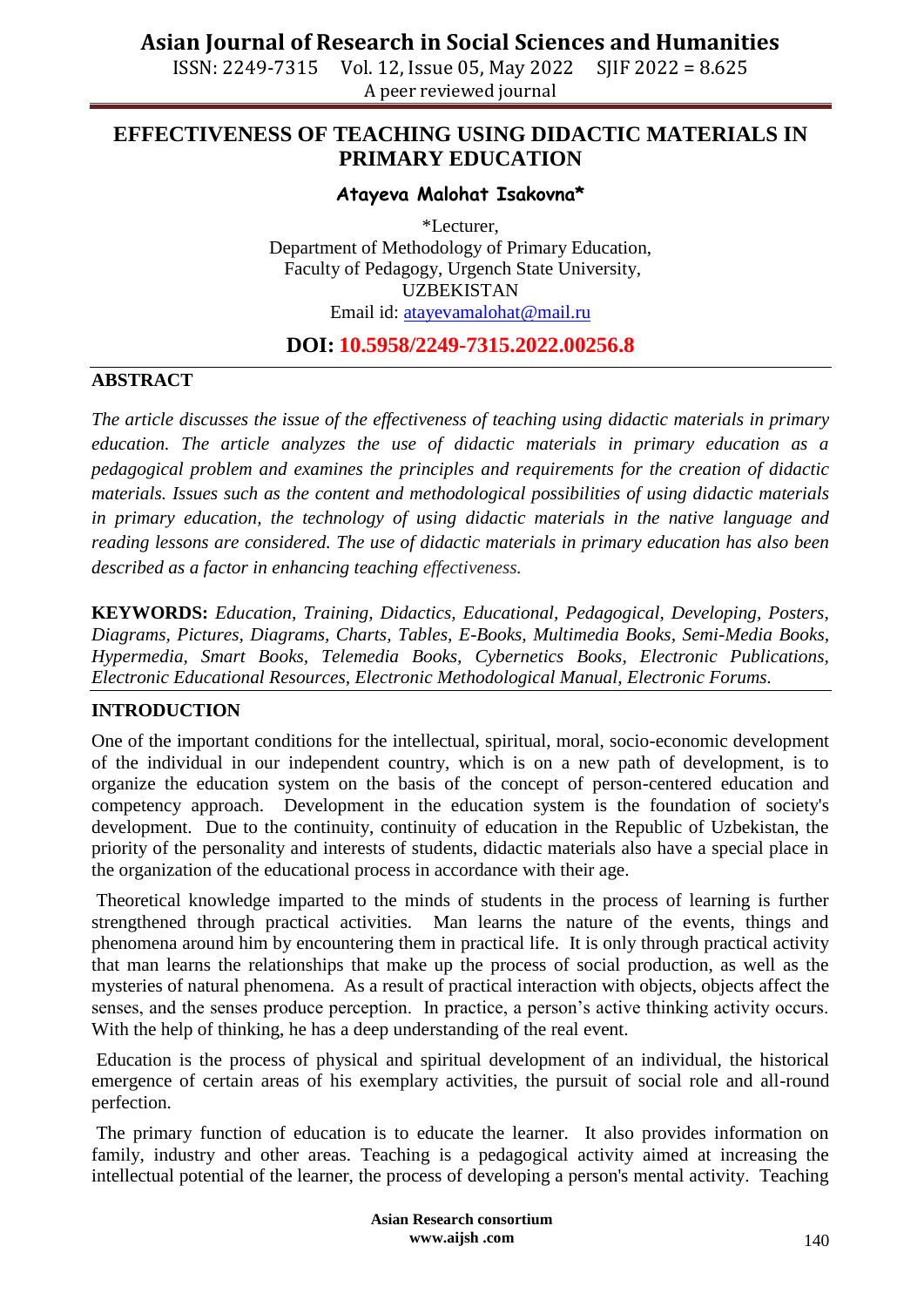ISSN: 2249-7315 Vol. 12, Issue 05, May 2022 SJIF 2022 = 8.625 A peer reviewed journal

takes place through a conscious understanding of the content of the learning process. Didactics is the part of the theory of education, that is, the study of the general laws of the educational process in pedagogy, which deals with the development of goals, content, laws, principles. Didactics is a Greek word derived from the words "didasco" - teaching, "didaskol" - teacher. The literal translation of didactics refers to the theory of education.

The main task of didactics is to equip the younger generation with a system of scientific knowledge, skills and abilities. All this should be reflected in the implementation of the educational, pedagogical, developmental tasks of the teacher. On this basis, it can be said that in the process of learning, the teacher teaches the acquired knowledge to his students. Equips them with skills and competencies in their learning activities. At the same time, it forms the worldview and moral norms in the learners, forms their interests and abilities, and increases their cognitive activity. The work of a teacher opens up great opportunities for the purposeful formation of the learner. More specifically, it plans the entire learning process, organizing collaborative activities with learners in the process. Helps learners overcome challenges and diagnoses their knowledge and the entire learning process. In turn, the activities of students focus on learning in the learning process, the acquisition of knowledge, skills and abilities, preparing themselves for useful activities in society. The activities of learners in the learning process represent a multifaceted movement, and this movement is a great help to them in solving cognitive tasks.

The effective organization of the primary education process, the increase of students' cognitive activity directly depends on the content and structure of the didactic materials used. Prof. The encyclopedia "Pedagogy", edited by R. Safarova, describes it as "didactic material - a special educational material selected for the purpose of education and upbringing of students." Prof. According to B. Ziyomuhammadov, didactic materials are prepared by the teacher for each lesson, fully express the content of the lesson and help students to better understand the content of the lesson. These include a variety of visual aids, various problem-solving devices, games, and more. Didactic materials are also created in accordance with the principles of didactics. The course process is carried out only through methods and techniques and is an integral part of the lesson. Just as it is impossible to teach without a teacher and a student, and without a curriculum and a plan, it is impossible to teach without pedagogical methods and techniques.

Apparently, didactic materials are the presentation of knowledge expressed in some form. In general, didactic materials are a set of purposeful tasks that are pedagogically developed and systematized in the process of learning. There are two main types of didactic materials: simple and complex didactic materials.

Didactic materials are used directly or by means of teaching. The simplest types of didactic materials that can be used directly are divided into several types depending on the purpose for which they are used:

- 1. Visual aids: pictures, diagrams, charts, tables, diagrams, posters.
- 2. Traditional textbooks: textbooks, manuals, lecture notes, dictionaries, reference books, etc.
- 3. Handouts: test material, newsletters, assignment cards, questionnaires.
- 4. Sample materials: natural samples, samples of raw materials, samples of finished products.

Let's talk about the types of simple didactic materials. Demonstration materials. When it is not possible to present the material to the students orally during the lesson, it is necessary to present it visually. Such didactic materials are called visual materials. These information is intended to be shared with all students in the class. These materials are mainly used by teachers to impart new knowledge to students. Visual aids make it easier for students to understand because they graphically represent educational information. There are several types of visual aids. Let's look at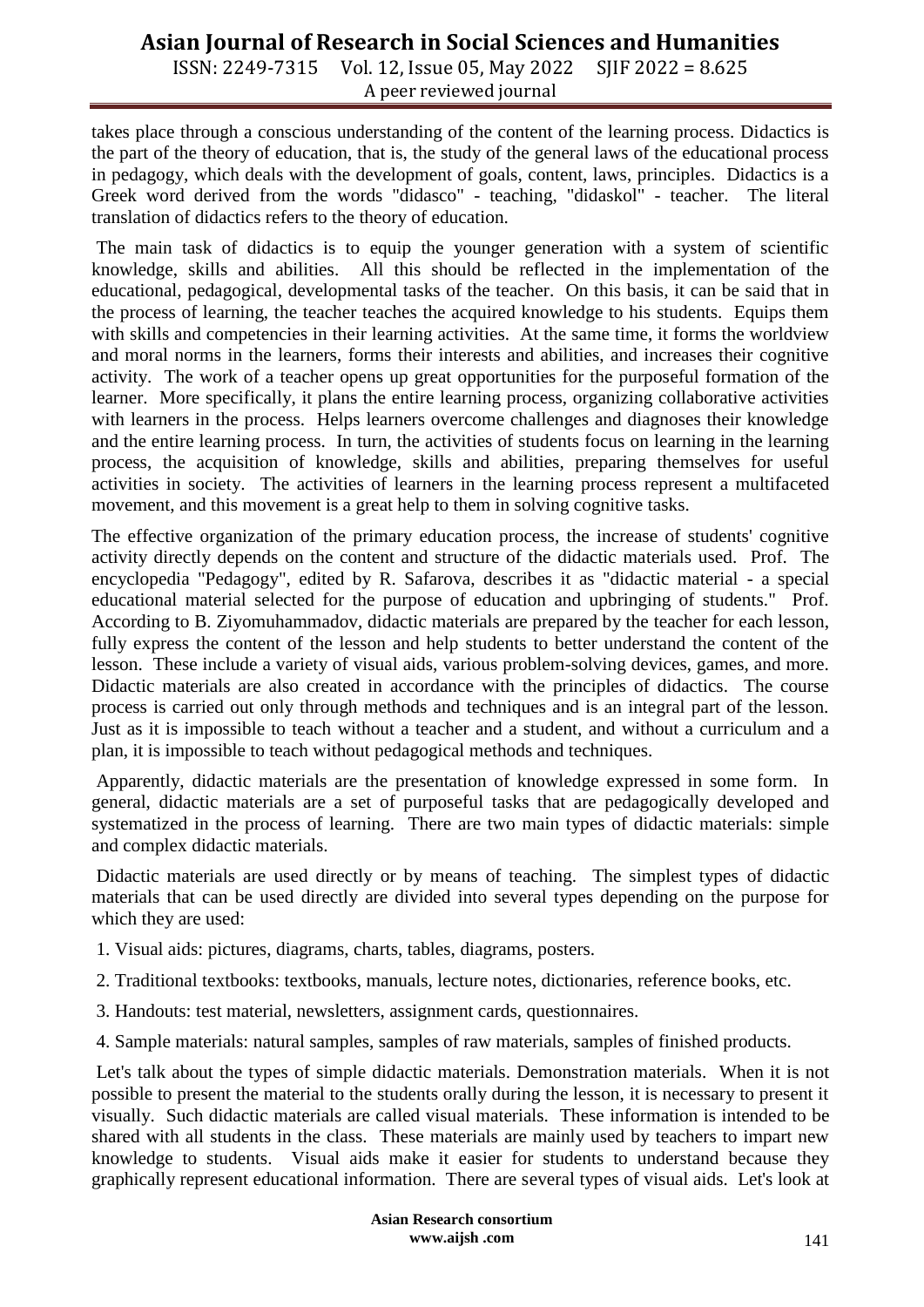ISSN: 2249-7315 Vol. 12, Issue 05, May 2022 SJIF 2022 = 8.625 A peer reviewed journal

some of them from simple to complex.Pictures are the simplest visual material used by the teacher to show the general appearance, parts, shape, and relative dimensions of an object related to the topic.

Schematics are mainly used to explain the structure and working principle of complex objects in a simplified way. Drawings are used to study objects in depth. Tables are collections of several interrelated sizes related to a topic in a specific order. They make it quick and easy to get and calculate the data and sizes you need. Using diagrams, we can graphically represent the relationship between several parameters. Diagrams can be represented in a variety of ways: circular, columnar, linear, three-dimensional, and so on. Posters are the most universal type of display material and can combine all of the above types of display materials. Therefore, with the help of the above-mentioned visual aids, we can use posters to provide all the information on a whole topic, if we provide information about a particular part of the training materials.

Traditional textbooks. Independent study and methodological support are important for students to learn. The didactic materials used in such cases are textbooks, which are available in traditional (printed) and electronic versions. They can be textbooks, manuals and instructions, collections, reference books, dictionaries, text of lectures. They are widely used both in training and in independent work. They can be used by both the teacher and the students. It is impossible to study without them. Therefore, it is important that education is adequately equipped with teaching materials.

Textbooks are used to acquire theoretical knowledge for independent reading outside the classroom. Examples and problem sets, reference books, dictionaries, and catalogs are widely used for more practical work and independent assignments. Students will find it helpful to use guidelines during the lesson or when doing assignments independently. The text of the lectures also helps the students to master the subject. Handouts. During the lesson, the learning materials have to be delivered to each student in the group or to small groups within the group. At this time, the didactic material is distributed. Therefore, such didactic materials are called handouts. This type of didactic material is widely used in individual or small group work with students, practical and control classes. There are also several types of handouts.

Test materials have been used in our education system for a long time and we have a lot of experience in this field. The advantage of using them to test students' knowledge is that they can be tested in a short period of time on any amount of learning material, regardless of the number of students in the group. Tests usually include questions on several topics or a whole subject. The test material consists of two parts, a questionnaire and an answer sheet. (Sometimes additional materials and tools can be used to ask questions.) Newsletters are a type of handout that has been greatly improved by the use of advanced pedagogical technologies in education. During the theory session, students may be given a text on a previously studied topic. Students will be given a brief overview of the problem being discussed during the workshop. Science or topic news can be distributed to students. In preparing students for the lesson, informing them in advance about some of the information, whether they have the basic information or being aware of the news, will help them to achieve the objectives of the lesson effectively. Therefore, such didactic handouts can be called newsletters.

Home work cards. As students reinforce the topic, they will be given a variety of assignments, either individually or in small groups. The handouts used at this time are called assignment cards. They include independent work, graphic work, examples and problems, experimental work, and so on. Can be developed for this type of practical training. They are developed taking into account the characteristics of the work to be done in advance and the individual abilities of the students. It may include assignment descriptions, assignment conditions, and a sample. As a result, it saves both the teacher's time and the student's ability to complete the task.

> **Asian Research consortium www.aijsh .com**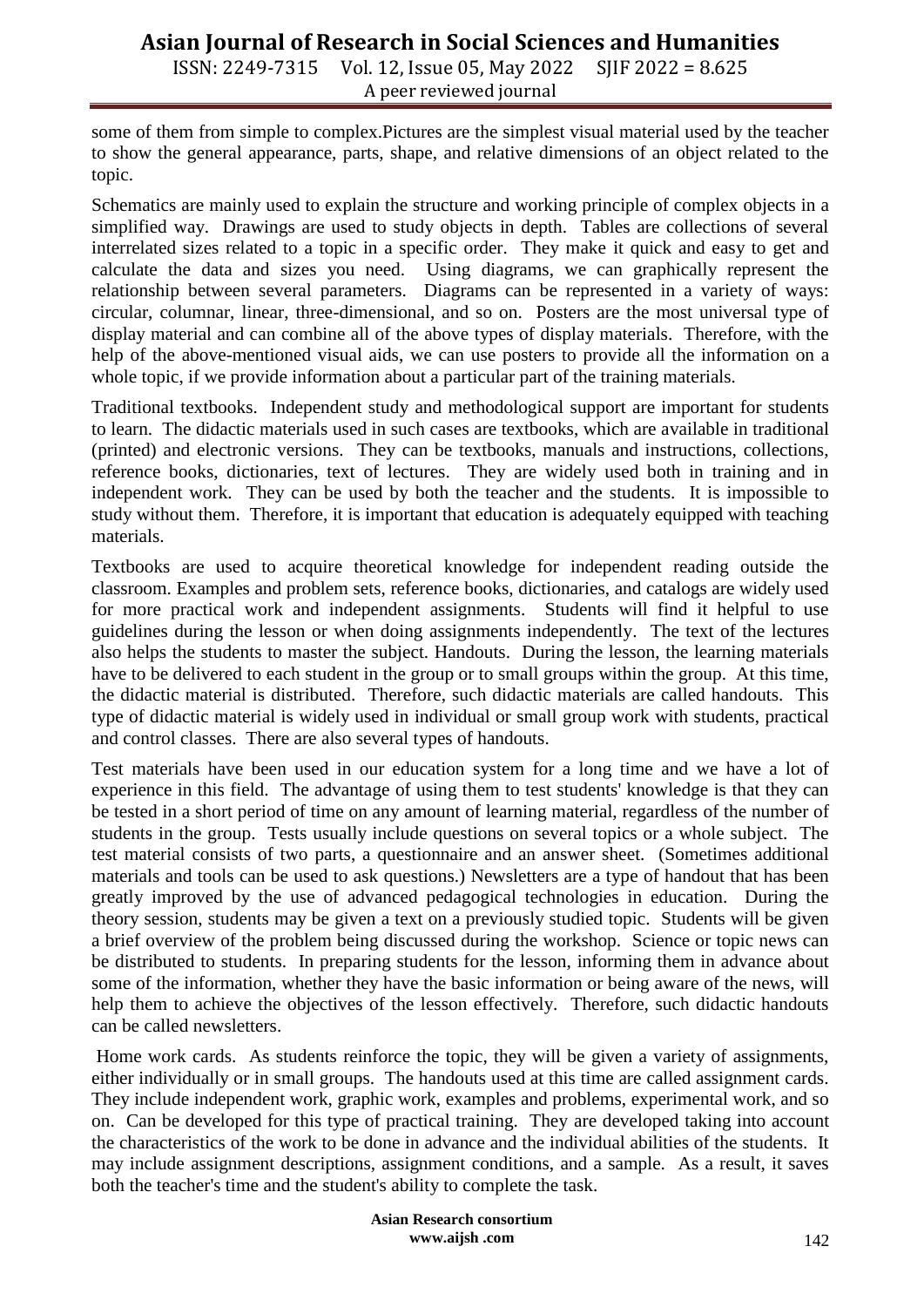ISSN: 2249-7315 Vol. 12, Issue 05, May 2022 SJIF 2022 = 8.625 A peer reviewed journal

Questionnaires are usually used when we have to get some information from a group of students and when we have to ask them different questions. Questionnaires can be used to obtain students' attitudes, interests, and other information, either explicitly or implicitly. Based on this information, we will make the necessary changes in the educational process. We can use it for various educational activities. Sample materials. Whenever we talk to students about objects in the classroom or in extracurricular activities, we should use their examples as much as possible. Such didactic materials are called sample materials. We can distinguish them as natural samples, samples of raw materials and samples of finished products. We can take things from nature that are not influenced by humans. For example, minerals, cotton, forests, etc. As a result of processing these natural samples, their quality changes. These include fiber from cotton, wood from wood, iron from ore, and so on. These are now samples of raw materials. Now we can see the production of finished products from raw materials. For example: fabric from fiber, furniture from wood, details from iron, etc. These are now used as samples of the finished product. Sometimes there is no clear boundary between the raw material and the finished product. Fabric can be considered as a finished product in the production of fiber fabric, and fabric can be considered as a raw material in the production of garments from fabric. Sample materials can be used in demonstrations, experiments, and demonstrations of technological operations and processes. Using sample materials in the classroom will make it easier for students to understand and imagine, and will increase their interest.

The textbook is the state of the primary didactic material for primary education prior to the educational process. "The textbook is a state publication, defined on the basis of DTS, curricula, methodology and didactic requirements, the ideas of national independence are broken, the topics of a particular subject are fully covered, the basics of the relevant subject are mastered. Each type of education has its own textbooks, which cover the goals and objectives, taking into account the age and other characteristics of the learners. The textbook is usually named after the subject. In addition to theoretical information, the textbook provides practical instructions and practical exercises.

A textbook is a book that describes in detail the content of a particular subject in the amount specified in the curriculum, in accordance with the didactic requirements, and its characteristic feature is that the content of the textbook corresponds to the content of the curriculum. distributed over Each topic, a specific chapter, is explained on the basis of its paragraphs. Recently, new approaches to the creation of textbooks and manuals are emerging. The creation of e-textbooks in this area has a positive pedagogical effect. This includes e-books (multimedia books, semi-media books, hypermedia books, intellectual books, telemedia books, cyber books), electronic publications, e-learning resources, e-textbooks, e-forums, e-learning materials , the importance of e - learning and so on.

The main tasks of creating didactic materials are:

- Defining the principles of creating didactic materials and requirements for their content and quality;

- To instill in students a sense of national pride and a valuable attitude to the material and spiritual heritage;

- Achieving full mastery of knowledge, skills and competencies by students in accordance with the requirements of state educational standards;

- Development of independent and free thinking and creative abilities of students;

- Creation and implementation of a new generation of didactic complexes;
- Formation of students' competence in scientific thinking and global thinking;